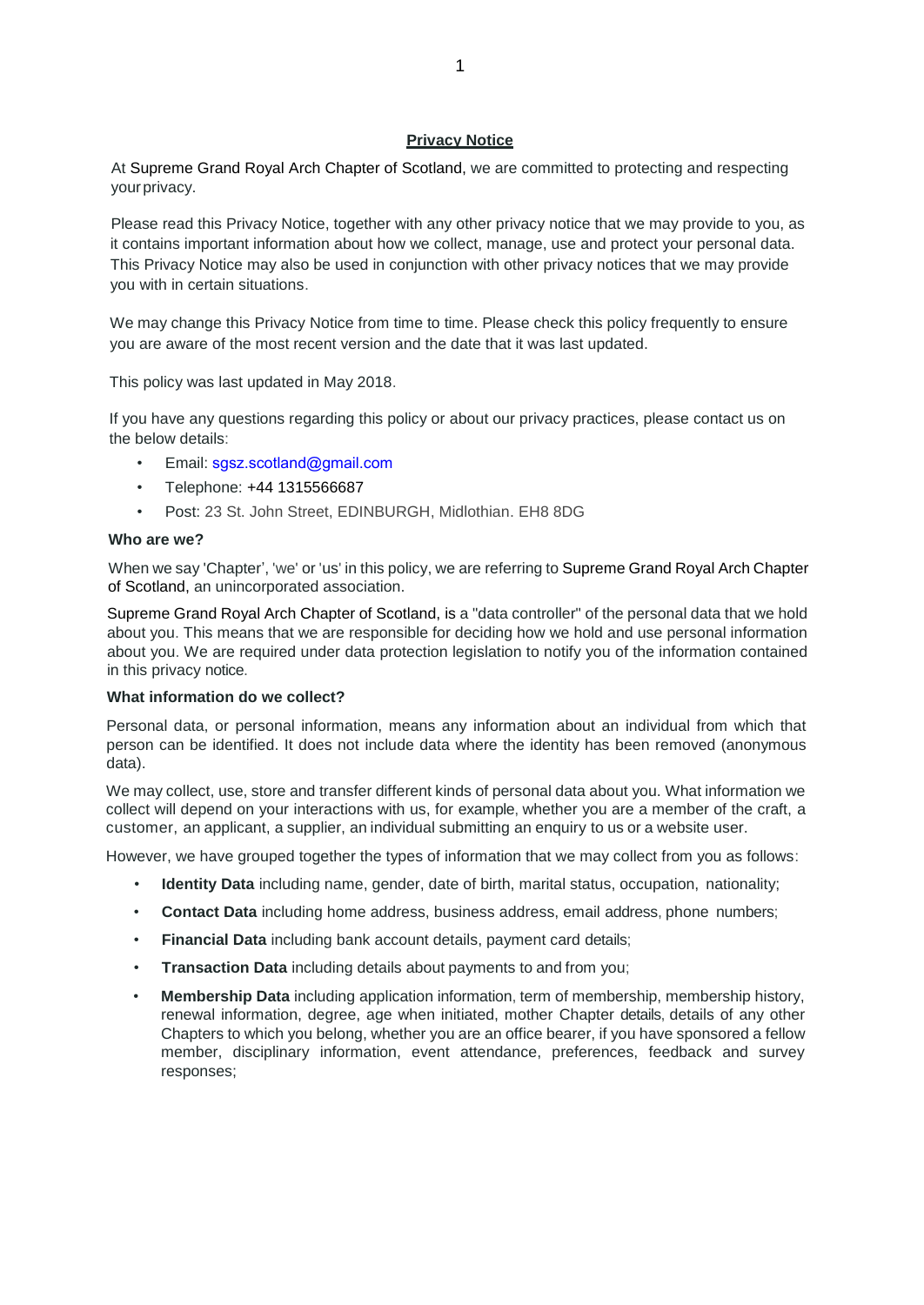### Special Categories of Personal Data

We may also collect, store and use information about:

- Your health, including any medical conditions or disabilities;
- Your belief in a Supreme Being as part of the membership process; and
- Your criminal history.

#### **How do we collect your information?**

- **Information you give us.** You may give us such information directly by applying to become a member, becoming a member, completing forms (including any grant application forms), corresponding or speaking with us by phone, email, letter, at an event or otherwise, submitting a query, visiting our website, purchasing a product from us, providing us with feedback about a product, requesting that we provide you with services / communications when you apply for a vacancy or when we appoint you as a service provider.
- **Information we collect about you.**
	- o When you visit our website and receive e-mails from us, we may automatically collect technical information about your equipment, browsing actions and patterns. We collect this by using cookies.
	- o Information provided by cookies.
		- Cookies are used to improve your experience while visiting our website. Where applicable this website uses a cookie control system allowing you on your first visit to the website to allow or disallow the use of cookies on your computer/device. This complies with legislation requirements for websites to obtain explicit consent from you before leaving behind or reading files such as cookies on your computer/device.
		- Cookies are small files saved to the user's hard drive that track, save and store information about the user's interactions and usage of the website. This allows our website, through its server, to provide users with a tailored experience.
		- If you wish to prevent the use and saving of cookies from this website on to your computer's hard drive you should take necessary steps within web browser's security settings to block all cookies from our website.

Our website may use tracking software to monitor its visitors to better understand how you use it. This software may be provided by Google Analytics which uses cookies to track visitor usage. The software may save a cookie to the user's hard drive in order to track and monitor engagement and usage of the Website, but will not store, save or collect personal information. You can read Google's privacy policy at <https://www.google.com/policies/privacy/>

> • Other cookies may be stored on your hard drive by external vendors when our website uses referral programs, sponsored links or adverts. Such cookies may be used for conversion and referral tracking and typically expire after 30 days, though some may take longer.

If you would like further information about cookies and how they are used, you can visit [www.allaboutcookies.org/](file://///Mac/Home/Desktop/www.allaboutcookies.org/)

> o When we e-mail you, such e-mails may contain tracking facilities. Activity may be tracked and stored in a database for future analysis and evaluation. Such tracked activity may include but is not restricted to: the opening of emails, forwarding of emails, the clicking of links within the email content, times, dates and frequency of activity.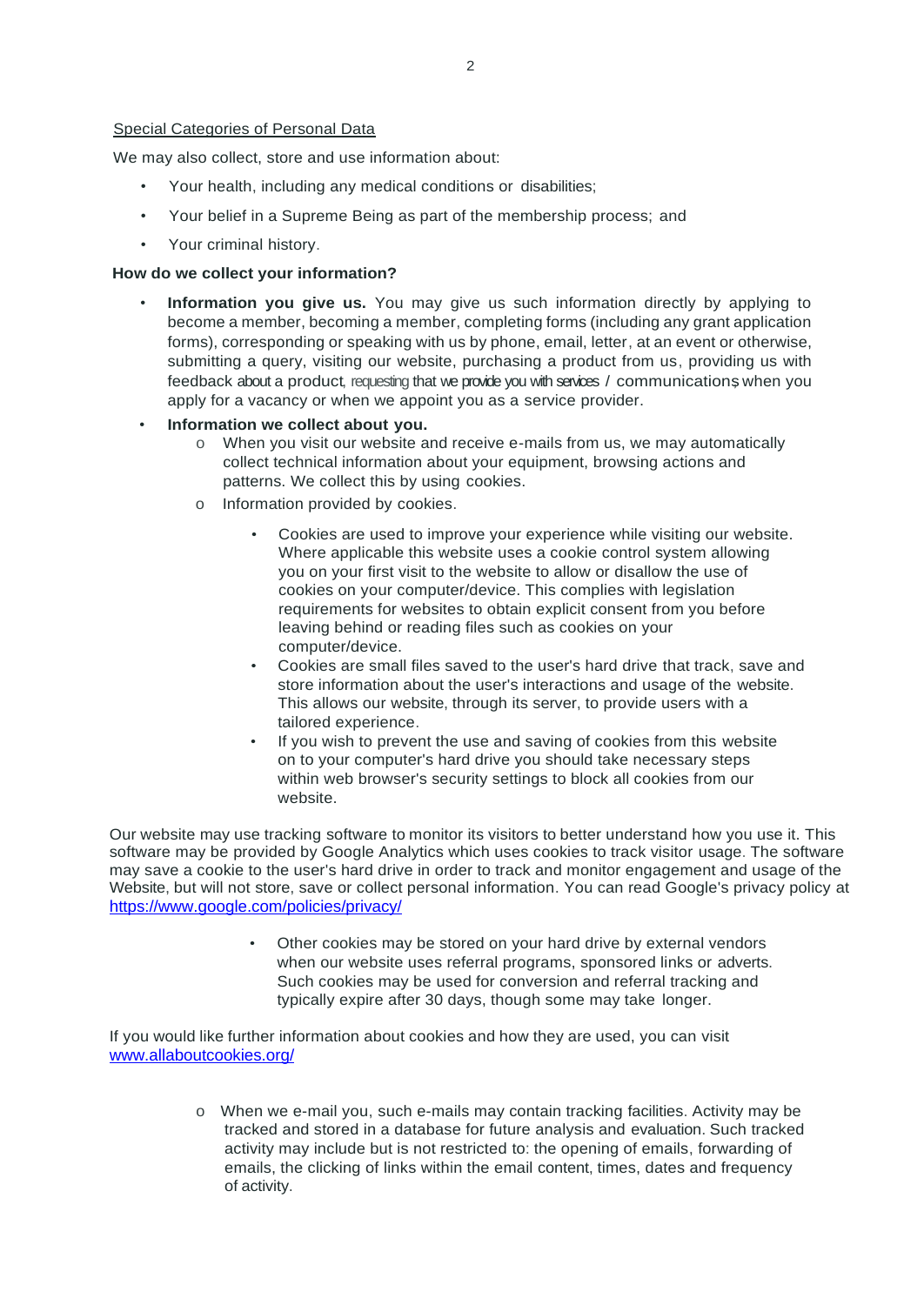### **Information we receive about you from other sources**

- o If you are a member, we may receive information about you from your Mother Chapter and from other Masonic Orders and/or jurisdictions or in the event of a disciplinary matter.
- o We may receive information about you if you use any of the other websites we operate or the other services that we provide. In this case we will have informed you when we collected that data that it may be shared internally and combined with data collected on this site.
- o We also work with third parties (including, for example, business partners, subcontractors in technical, payment and delivery services, advertising networks, analytics providers, search information providers, credit reference agencies) and may receive information about you from them.
- o We may receive information if you have provided permission to other organisations to share it with us. Before providing permission to such third-party organisations to share your personal data, you should check their privacy notices carefully.
- o We may take information from publicly available sources (where possible) to keep your information up to date, for example, from the Post Office's National Change of Address Database.

# **How we might use your information?**

We use information held about you in the following ways:

- To consider your application for membership
- To manage and administer our relationship with you
- To maintain our own accounts and records, including details of the current and historical membership of the Chapter
- To provide you with information about our news, events, activities, appeals and services
- To carry out our obligations arising from any contracts entered into between you and us
- For disciplinary purposes
- To respond to your requests
- To improve our level of service
- To notify you about changes to our service and notify you of new services
- For administrative and quality assurance purposes
- For the purposes of the establishment, exercise or defence of legal claims
- To ensure that content from our website is presented in the most effective manner for you and for your computer
- To administer our site and for internal operations, including troubleshooting, data analysis, testing, research, statistical and survey purposes
- To allow you to participate in interactive features of our service, when you choose to do so as part of our efforts to keep our site safe and secure
- Information we receive from other sources. We may combine this information with information you give to us and information we collect about you. We may us this information and the combined information for the purposes set out above (depending on the types of information we receive).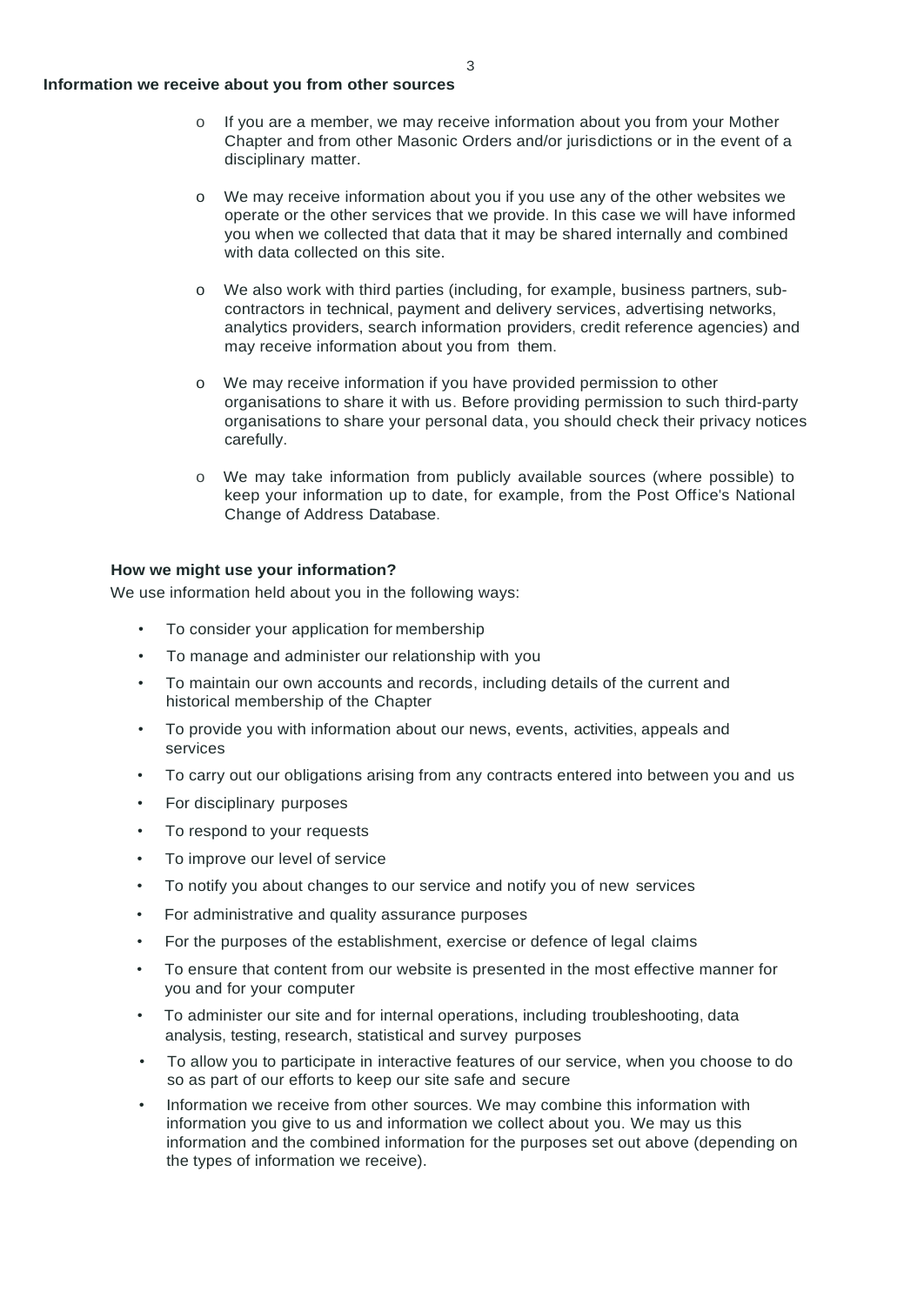### **Communications with you** 4

We may text or e-mail you to provide you with information about our activities and services supplied by us. You can un-subscribe at any time.

We may occasionally call you to provide you with information about our activities or provide you with information about services supplied by us. You may unsubscribe to calls by instructing the person calling you or by contacting us at any time on the details set out in the 'Contact Us' section of this notice.

We may also communicate with your through postal marketing when it is in our legitimate interests to do this and when these interests do not override your rights. Those legitimate interests include providing you with information on our services and other activities and those of other carefully selected organisations. You have the right to contact us at any time and opt-out of receiving postal communications.

### **Profiling**

We may use profiling and screening methods to produce relevant communications and provide you with a better experience.

To do this we may use additional external sources of data to increase and enhance the information we hold about you. This may include obtaining details of changes of address and other contact details.

If you do not wish for your information to be used in this manner, or have any queries about how we use your information, you can contact us on the details provided in the 'Contact us' section of this notice.

### **What is our legal basis for using your information?**

There are a number of lawful reasons for us to process your personal data.

One of these is called 'legitimate interest' and means that we can process your personal data if (i) we have a genuine and legitimate reason; and (ii) are not harming any of your rights and interests.

We will use your personal data for the purposes of the administration of the Chapter and to give you the most appropriate information and services, to provide you with the best experience when dealing with us and for the purposes set out in the **How we might use your information** section of this notice.

Whenever we process your personal data for our legitimate interests, we will consider and balance any potential impact on you and your rights under data protection law.

Other legal bases that we will rely on include the following:

- If you enter into a contract with us, we may process your personal data in order to fulfil our contract with you.
- If we are providing you with promotional e-mail communications, we will do so with your consent. You can ask us not to send such e-mail communications with you at any time by using the details below in the 'Contact Us' section.
- Where we are required to comply with our legal obligations, or to establish and defend our legal rights, or to prevent and detect crimes such as fraud.

 Where we use special categories of personal data, for example, information about your health, we may ask for your consent to such use. However, sometimes, there may be reasons that enable us to use this information without consent, for example, in the establishment, exercise or defence of legal claims.

Sometimes your personal data may be used for statistical purposes, but only in a form that no longer identifies you, or for historical purposes.

# **How long will we hold your information for?**

We will hold your personal data on our systems for as long as is necessary to fulfil the purposes that we collected it for.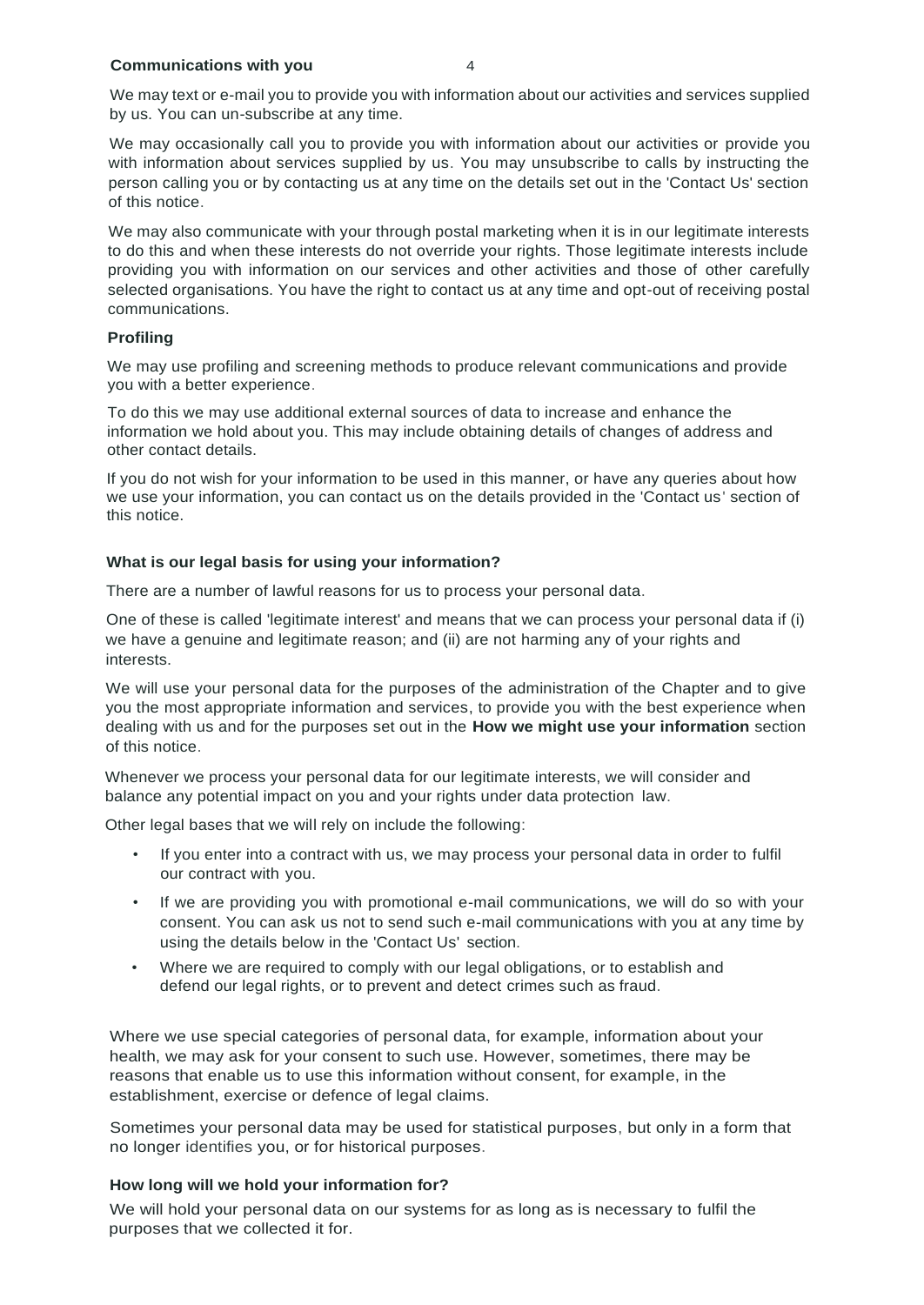By law, we are required to retain certain information for a prescribed period of time. In circumstances where there are no such legal requirements, to determine the appropriate retention period, we will consider the amount, nature and sensitivity of the personal data, the potential risk of harm from unauthorised use or disclosure of your personal data, the purposes for which we are processing your personal data and whether we can achieve those purposes through other means.

Therefore, some information may be kept for more or less time depending on how long we reasonably feel it is required for.

We review our retention periods for personal data on a regular basis.

In some circumstances we may anonymise your personal data (so that it can no longer be associated with you) for research or statistical purposes in which case we may use this information indefinitely without further notice to you.

If you ask us to delete your information in accordance with your rights set out below, we will retain basic information on a suppression list to record your request and to avoid sending you unwanted materials in the future.

# **Who we might share your information with**

We will NOT sell your personal data to any third parties.

We may share your information with selected third parties including:

- Supreme Grand Royal Arch Chapter, Daughter Chapters, Provincial and District Grand Chapters and other Masonic Orders and/or jurisdictions of which you are a member.
- When we use other companies to provide services on our behalf, e.g. answering questions about services, sending mail and emails, and when using auditors or other professional advisors.
- Business partners, suppliers and sub-contractors for the performance of any contract we enter into with them or you.
- Analytics and search engine providers that assist us in the improvement and optimisation of our site.
- IT service providers.
- If we run an event in partnership with other named organisations your details may need to be shared. We will be very clear what will happen to your data when you register.

We may disclose your personal information to third parties to:

- Comply with any court order or other legal obligation or when data is requested by our regulators or by government agencies or law enforcement agencies;
- Enforce or apply our terms of use and any other agreements;
- In the establishment, exercise or defence of any legal claims;
- Protect the rights, property, or safety of us, our employees or others. This may include exchanging information with other companies and organisations for the purposes of fraud protection and credit risk reduction.

# **International transfers of personal data**

The data that we collect from you may be transferred to, and stored at, a destination outside the European Economic Area ("EEA") for the purposes described in this policy. It may also be processed by staff operating outside the EEA who work for us or for one of our suppliers. Such staff may be engaged in, among other things, the processing of your payment details and the provision of support services. By submitting your personal data, you agree to this transfer, storing or processing.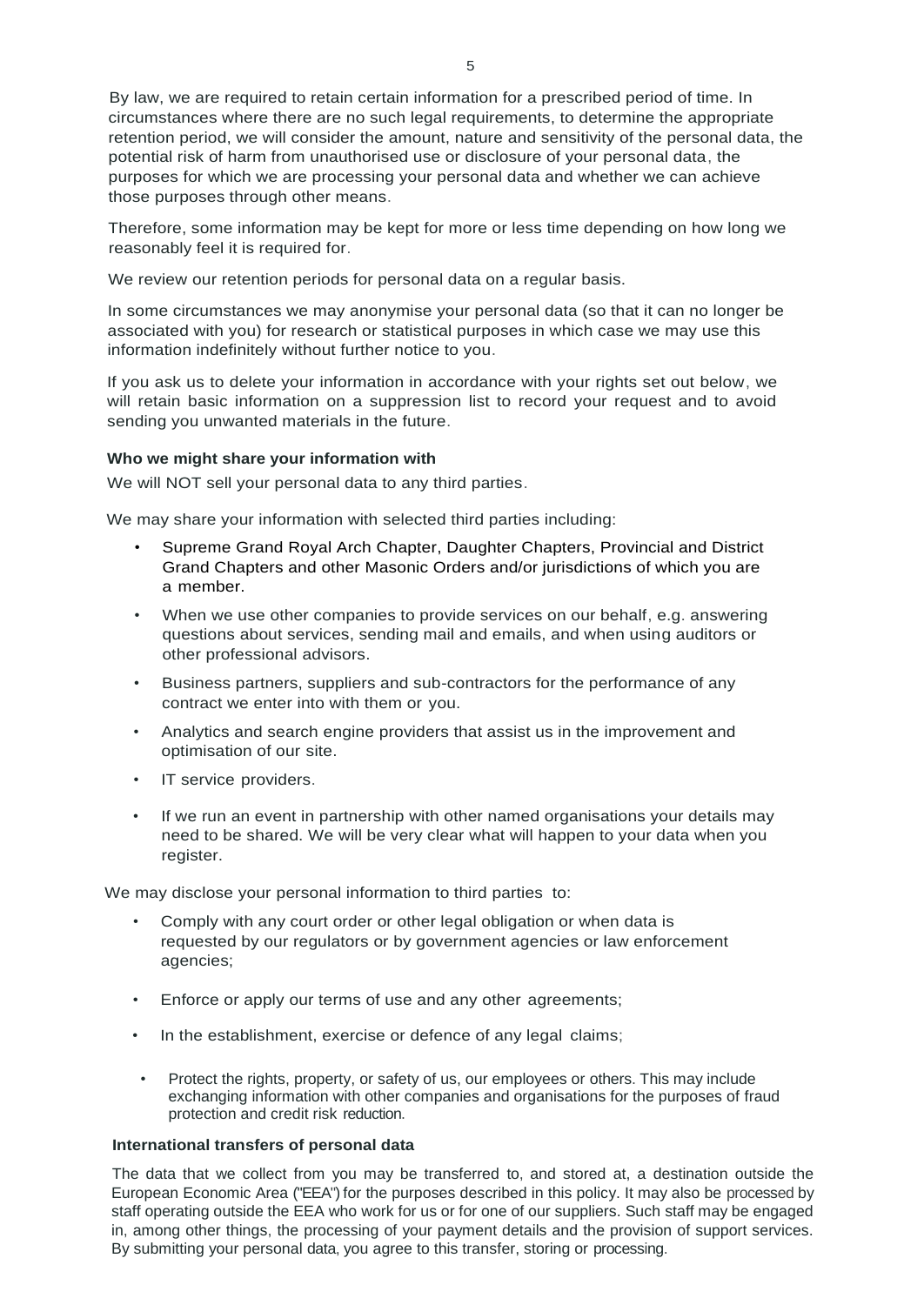If we do this, your personal information will continue to be subject to one or more appropriate safeguards set out in the law, for example we may use model contracts in a form approved by regulators. We will take all steps reasonably necessary to ensure that your data is treated securely and in accordance with this privacy policy.

# **If you fail to provide personal data**

If you do not provide us with all of the personal information that we need, this may affect our ability to offer you membership, products, services or benefits. If this is the case, we will notify you at the time.

# **Your rights**

You have a number of rights. If you would like to exercise any of these rights, please contact us using the details set out below in the 'Contact Us' section. If you exercise any of these rights we may ask for proof of identity and sufficient information about your interactions with us so that we can locate your personal information. If we agree that we are obliged to provide personal information to you (or someone else on your behalf), we will provide it to you or them free of charge except in exceptional circumstances.

If you wish to raise a complaint in relation to our processing of your personal data, you can contact the Grand Scribe Ezra at the contact details provided at the end of this privacy notice. You also have the right to lodge a complaint with the data protection regulator, the Information Commissioner's Office, if you have concerns about how we use your personal information. You can contact the Information Commissioner's Office at: https[://ico.org.uk/](https://ico.org.uk/)

Your rights include:

- Right of access to your personal information. This means you have the right to transparency over how we use your data and to make a subject access request
- Right to request correction of the personal information that we hold about you. This enables you to have any incomplete or inaccurate information we hold about you corrected;
- Right to request erasure of your personal information. This enables you to ask us to delete or remove personal information where there is no good reason for us continuing to process it. You also have the right to ask us to stop processing personal information where we are relying on a legitimate interest and there is something about your particular situation which makes you want to object to processing on this ground;
- Request the restriction of processing of your personal information. This enables you to ask us to suspend the processing of personal information about you, for example if you want us to establish its accuracy or the reason for processing it;
- a right to object to (i) processing based on our legitimate interests; (ii) processing of your information for direct marketing purposes; and (iii) automated decision making and profiling;
- a right to request the transfer of your personal information to another party; and
- a right to claim compensation for material or non-material damage caused if we breach the data protection rules.

If you would like to find out more about your rights, you can visit the Information Commissioner's Office website at https[://ico.org.uk/](https://ico.org.uk/)

# **How you can access and update your information**

We strive to maintain accurate, complete, and relevant personal information for the purposes identified in this privacy statement. If any of the personal information we hold about you is inaccurate or out of date, you may ask us to correct it. It is important that the personal information we hold about you is accurate and current.

# **Security precautions in place to protect against the loss, misuse or alteration of your information**

We have implemented reasonable measures designed to secure your personal information from accidental loss and from unauthorised access, use, alteration and disclosure. Details of these measures can be obtained on request but may include secure cloud services and other permission controls.

Third parties should only process your personal information on our instructions and where they have agreed to treat the information confidentially and to keep it secure.